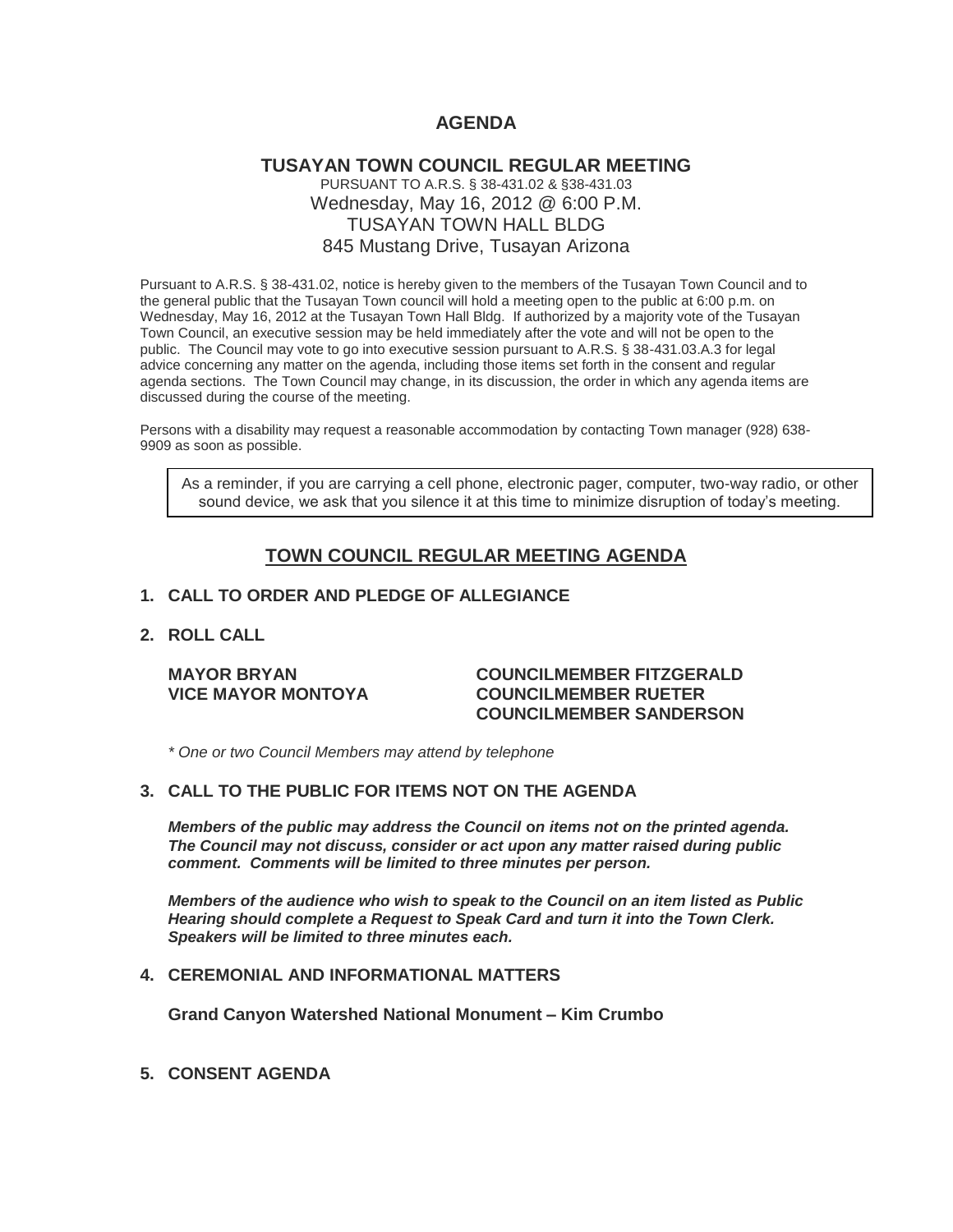**ITEMS ON THE CONSENT AGENDA ARE ROUTINE IN NATURE AND WILL BE ACTED ON WITH ONE MOTION AND ONE VOTE. PUBLIC HEARING ITEMS ARE DESIGNATED WITH AN ASTERISK (\*). MEMBERS OF THE COUNCIL OR STAFF MAY ASK THE MAYOR TO REMOVE ANY ITEM FROM THE CONSENT AGENDA TO BE DISCUSSED AND ACTED UPON SEPARATELY.**

## **A. Consideration and possible approval of Administrative/Treasurer's Report**

- **i.** Acceptance of the Finance Report
- **ii.** Approval of the Payment of Bills
- **iii.** Approval of Minutes
	- a) April 30, 2012 Special Council meeting
	- b) May 2, 2012 Regular Council Meeting
	- c) May 2, 2012 Law Enforcement Workshop
	- d) May 9, 2012 P&Z Meeting
	- e) May 9, 2012 Housing Study Workshop

## **6. COMMITTEE REPORTS**

- **7. ACTION ITEMS** 
	- **A. Consideration, discussion and possible approval of Separation Agreement with Town Manager.**
	- **B. Consideration, discussion and possible approval of new Agreement with Interim Public Management.**
	- **C. Consideration, discussion and possible approval of new Interim Town Manager.**
	- **D. Consideration, discussion and possible approval of new Interim Town Clerk.**
	- **E. Consideration, discussion and possible approval of renting unit in Valle for Interim Town Manager from Grand Canyon Airlines to include utilities and some furniture/kitchen supplies until airport housing is complete.**
	- **F. Consideration, discussion and possible approval of renewing Law Enforcement IGA with Coconino County Sheriff's Office another year.**
	- **G. Consideration, discussion and possible approval of contract for Scope of Work with RobbCo for planning, site preparation and cost estimating for Airport staff housing project.**
	- **H. Consideration, discussion and possible approval of funding for the Grand Canyon School/Tusayan Community Park.**
- **8. DISCUSSION ITEMS**
	- **A. Legislative report**
	- **B. Broadband/Internet – J. Rueter**
	- **C. Town Hall – G. Bryan**